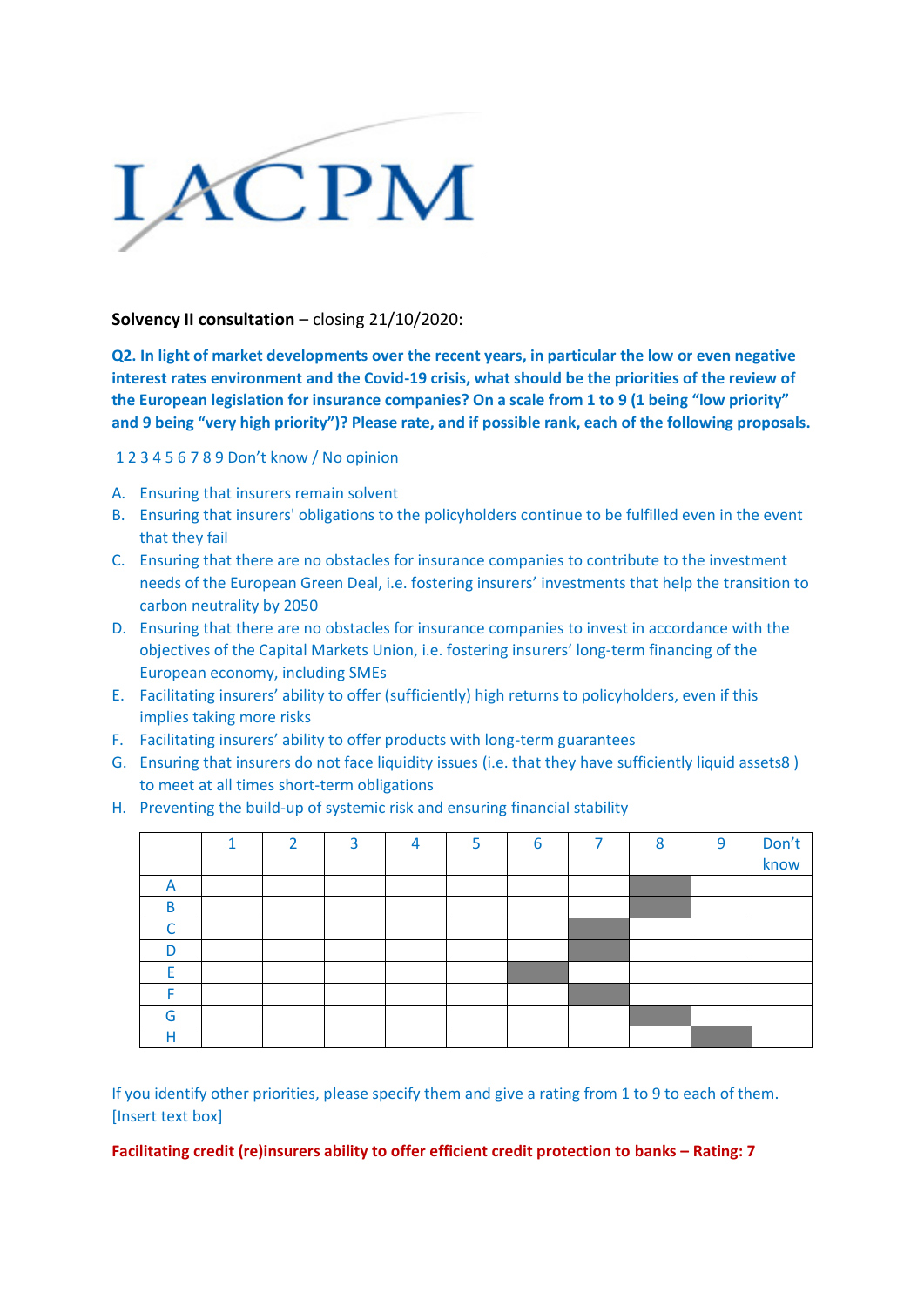Prudentially regulated **private credit insurers** provide credit protection in respect of bank loans by underwriting credit insurance (from their liability side).

Private credit insurers (PCIs) that provide **trade credit insurance** play a critical role in supporting the real economy, including through the Covid-19 crisis, facilitating access to short term liquidity and longer-term growth capital. They are active partners to banks in risk transfer across a **range of asset classes**, including corporate and SME lending, trade finance, project and infrastructure financing, asset backed lending and mortgage lending. They have worked closely with banks in supporting them throughout economic cycles for more than two decades.

- PCIs have an increasingly important role (particularly in Europe) in the non-trade business of banks by underwriting **non-payment insurance on individual loans**, enabling banks to manage credit risk, counterparty limits and capital for further lending.
	- o Here, **it is important that banks prudential regulations recognize the super senior status of non-payment insurance policies versus lending**, which is not the case now.
- Credit insurers are very supportive of the HLF's CMU recommendations for growth in balance sheet synthetic securitisations. They are already long-term risk sharing partners with the banking sector, as they provide credit protection through **balance sheet synthetic securitisations** in the form of a **financial guarantee or an insurance policy**. It is important, therefore, that the proposed regulatory changes do not prevent credit insurers from playing their role and, on the contrary, help them to further support the real economy.
	- $\circ$  Here, a key issue for the insurance industry regarding the STS framework is insurers not being recognised as eligible guarantors under any proposed STS framework at this date. This creates an economic disincentive for banks to select against insurers when seeking to structure credit protection as they won't get the preferential risk weighting on senior retained tranches. To appeal to the widest range of appropriate investors, the **'funded' requirement should be dropped in STS proposal if unfunded credit protection is provided by a Solvency II regulated entity.**
- The unfunded credit protection providers active in providing credit protection are multi-line (re) insurers with diversified business and limited correlation to the credit risk. They are well established and experienced in assuming and underwriting credit risk of the type originated by banks. They should not be assimilated with monoline credit insurance companies which are subject to different regulatory requirements, only underwrite financial risk and have very different asset, liability and overall risk profiles to the multi-line credit (re) insurers active in synthetic securitisations and credit insurance to date.

We fully recognise that the two issues raised above don't necessarily fit with Solvency II only but with the bridge between Solvency II and CRR/CRD for banks.

However, **the absence of regulatory response on these questions will limit a growing and sustainable form of private protection in these transaction from institutions that represent important partners to banks for the distribution of credit risk, notably in SME finance.**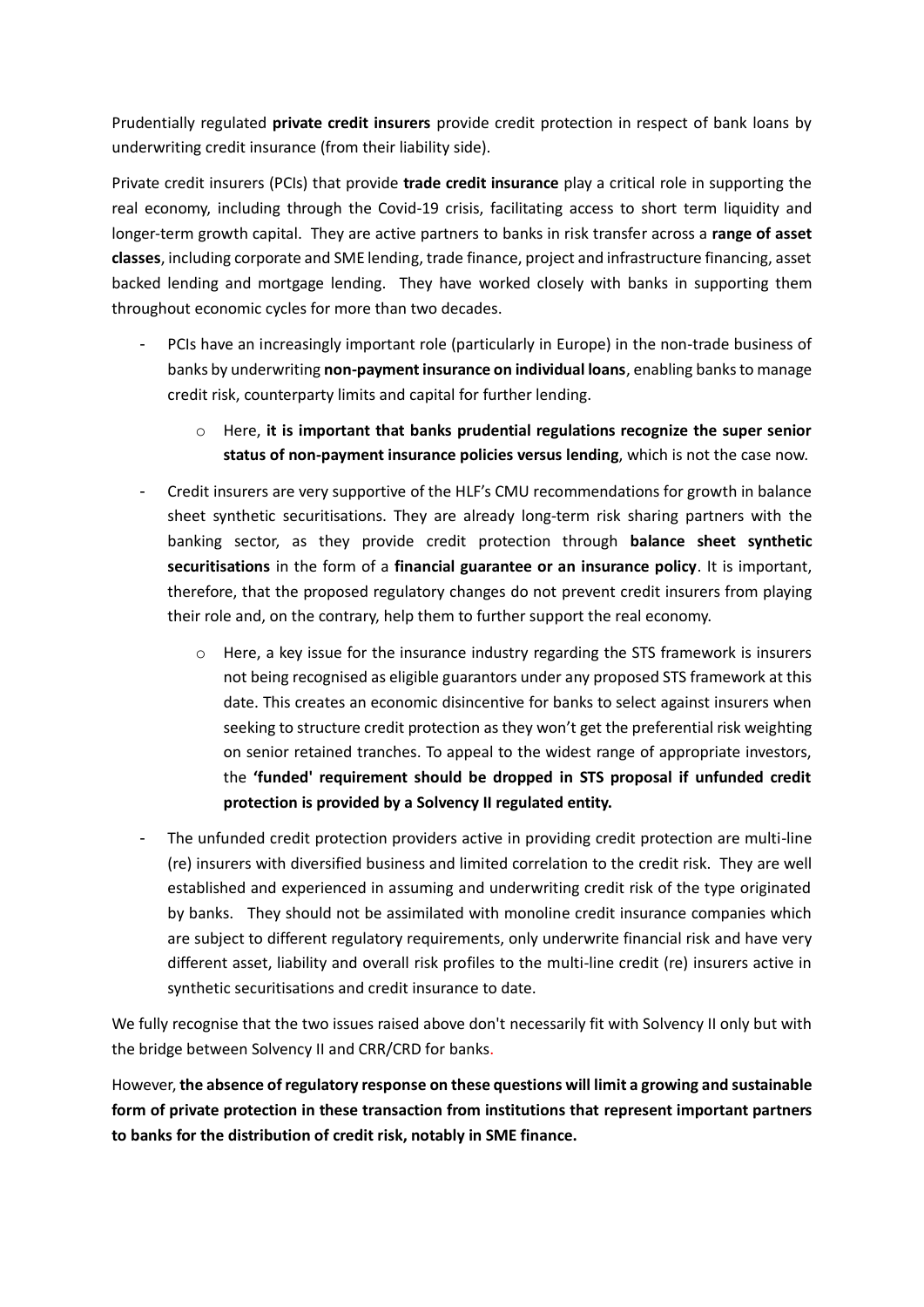**Q4 - Does the prudential framework set the right incentives for insurers to provide long-term debt financing to private companies, including SMEs (i.e. to invest for the long-term in long-maturity debt instruments)? Please indicate the statements with which you agree (at least 1 choice).** 

 $\Box$  Yes, and the framework provides the right incentives

 $\Box$  No, investments in long-maturity bonds (more than 15 years) should be less costly for insurers, regardless of whether they hold their investments for the long term

 $\Box$  No, there should be a preferential treatment for long-term investments in bonds that are held close to maturity, with appropriate safeguards

□ No, and in order to effectively reduce the cost of investment in bonds, Solvency II should allow all insurers to apply the dynamic modelling of the volatility adjustment

**X** No, and I have another proposal to address this issue

□ Don't know/no opinion

## **Please specify your answer** (if needed). [Insert text box]

Insurers can facilitate real economy financing by providing **credit insurance** protection in respect of bank loans (from their liability side – question 2), or by **investing** in credit assets (from their asset side), both allowing banks to increase their lending capacity.

To foster real economy finance on insurers' **investment** side, current regulatory disincentives could be safely removed to foster insurers' appetite for **STS securitisations**, both true sale and funded synthetic. This could be achieved by providing regulatory capital benefits to insurers and reviewing the current inadequate Solvency II rules, notably in the following areas:

- o the difference between senior and non-senior tranches of STS securitisations;
- o the difference between STS and non-STS securitisations;
- o the difference between pools of mortgages loans and senior RMBS (investing in senior RMBS is more capital intensive than investing in the underlying pools whereas the risk of loss is necessarily lower); and
- $\circ$  the limitations regarding EIF/EIB compared to other government guarantees to obtain a 0% risk weight.

Such a review, recommended by the High Level Forum, is particularly important in the context of the future **Capital Markets Union**, because the European Commission Action Plan (September 24, 2020) specifically aims at

## − **increasing the role of insurers in real economy financ**e:

"*Action 4: The Commission will seek to remove regulatory obstacles for insurance companies to invest long-term, without harming financial stability and policyholder protection*", and

− **leverage securitisation to transfer bank loans** - and specifically SMEs loans - to non-bank investors: